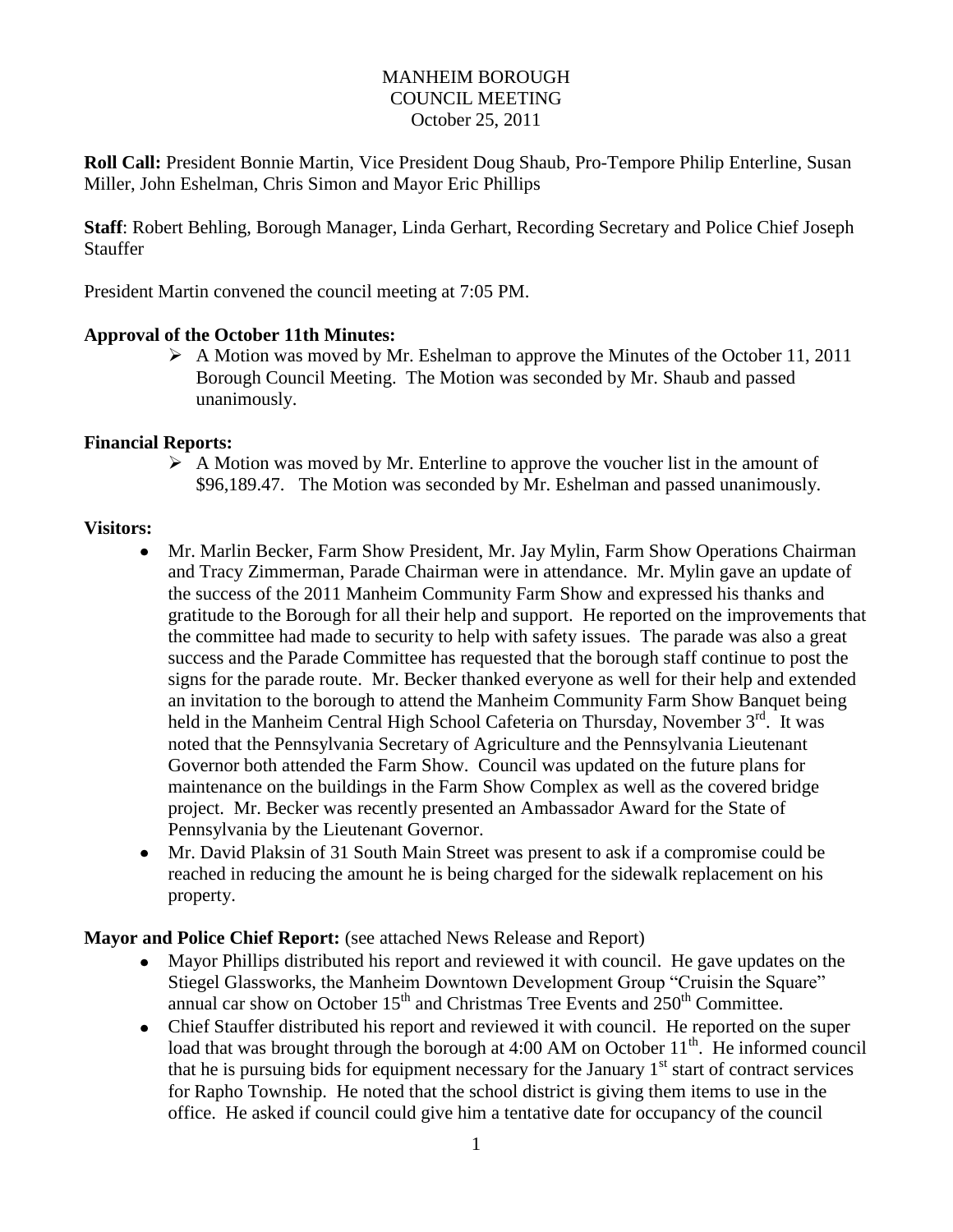chamber so they could start moving donated items into that room and schedule the wiring for telephones and computers. Council agreed to make the room available December 1<sup>st</sup>. The Civil Service process will be starting next week to hire 5 additional officers needed starting January 1<sup>st</sup>.

# **Borough Managers Report:**

- Mr. Behling distributed his Borough Manager Report and reviewed it with council.
- Three sketches for of a new sign for the borough building were presented for consideration and approval.
	- $\triangleright$  A Motion was moved by Mr. Simon to approve the sketch with address shown and attached plates showing the different offices located in the building. The Motion was seconded by Mr. Eshelman and passed unanimously.
- Discussion was held concerning the schedule for the reorganization meeting in January. It was decided that the reorganization meeting would be held Monday, January 2<sup>nd</sup> at 4:00 PM. The regularly scheduled council meetings will also be held on January  $10^{th}$  and  $24^{th}$ .
- Copies of the Linear Park Plan were distributed and discussion for this project will be held at the meeting on November  $8<sup>th</sup>$ , so that the plan may be finalized at the Planning Commission Meeting on November  $21<sup>st</sup>$  in preparation for approval at the Borough Council meeting on November  $29<sup>th</sup>$ .
- A sketch of the proposed storage building addition behind the existing park pavilion at Mummau Park was presented for review, comment and approval. It was decided that this request would be discussed at the Parks Meeting, which will be held on Wednesday, October  $26^{\text{th}}$ .
- An inquiry from Lancaster Catholic High School was made to the Borough to allow them to fund and construct a skateboard facility in one of our parks. After discussion it was decided to ask them if they would be willing to fund an alternate project for the park.
- A request for guidance was presented to council on the type of pavilion/pergola to be placed in Baron Grove. Pictures of the suggested structures were distributed.
	- $\triangleright$  A Motion was moved by Mr. Enterline to approve pergola picture #2 with the square columns. The Motion was seconded by Mr. Shaub and passed unanimously
- Council was updated on the borough's status for reimbursement on the State and Federal level for damages from the recent flood. One property owner has expressed an interest in FEMA's Hazard Mitigation Grant Program. The qualifications to participate in this program were outlined by Mr. Behling. Council authorized Mr. Behling to submit a letter of intent establishing the borough's interest in participating in this program. A program offered by FEMA to use alternate projects for reimbursement money was explained. The pedestrian bridge from Memorial Park lost in the flood was given as an example of a destroyed structure that may not be replaced.
- The South Main Street PennDOT stormwater and sidewalk project will resume Monday,  $\bullet$ October  $31<sup>st</sup>$ .

# **New Business:**

- Resolution 8-2011 FEMA Public Assistance Program Designation of Agent was presented  $\bullet$ for approval.
	- $\triangleright$  A Motion was moved by Mr. Eshelman to approve Resolution 8-2011 FEMA Public Assistance Program – Designation of Agent Resolution 8-2011. The Motion was seconded by Mr. Shaub and passed unanimously.